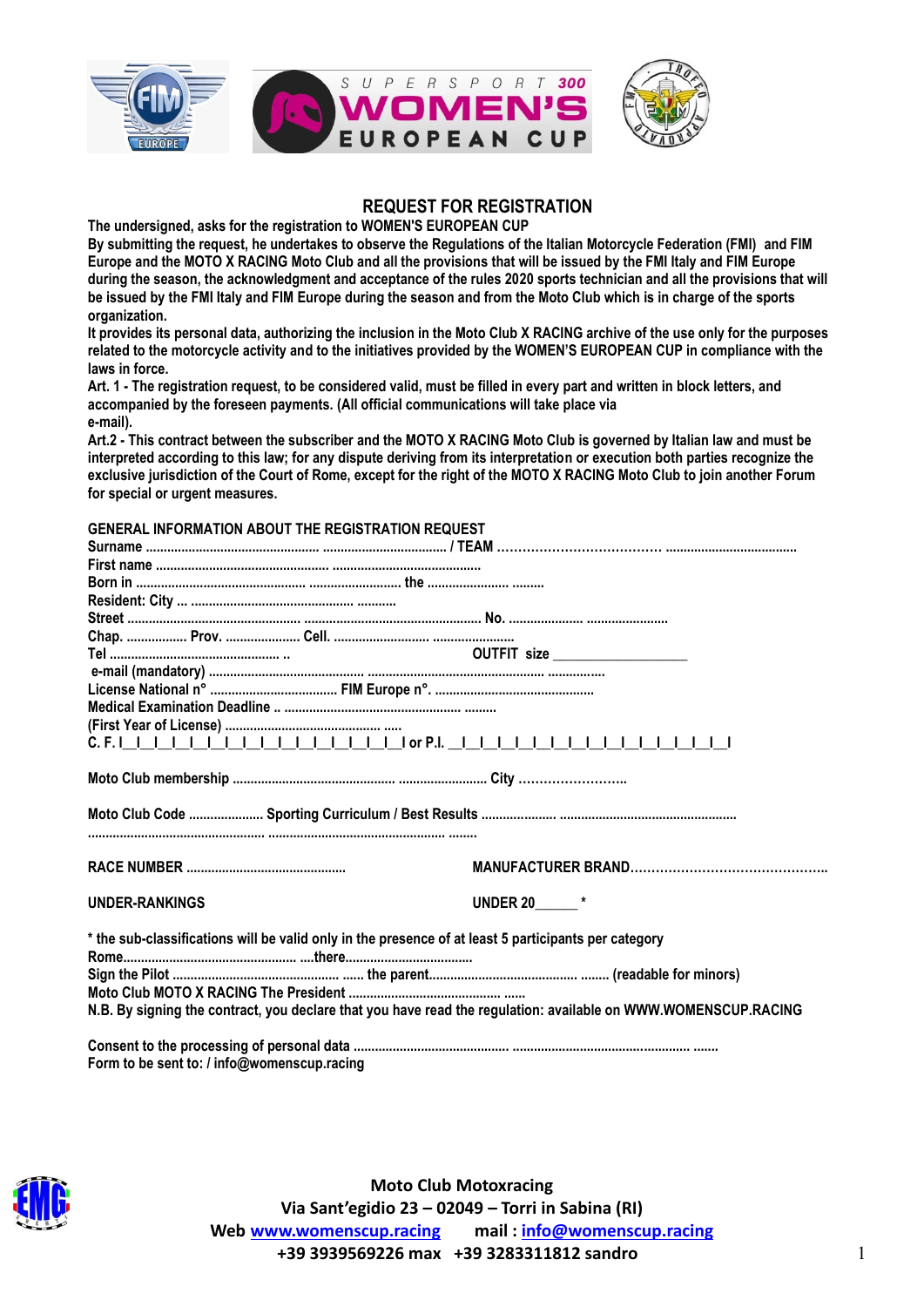# **FULL REGISTRATION:**

- **Women's European Cup registration (league table and sub-classifications)**
- **Registration 6 week Women's European Cup races + Direct TV / WEB Streaming**
- **Free practice on Friday of the 6 week races**
- **Welcome kit by Emg Eventi**
- **Womens European Cup clothing kit by Dunlop**
- **1 Dunlop D 213 Gp Pro (o slick) tire set**
- **Material offered Partner Trophy**
- **50 LT FUEL RACING 102 by s97 racing (only rider permanent at 28/02/2022)**

| COST KIT € 3.490,00 | for payment all 31/01/2022 | price 3.290,00€ |
|---------------------|----------------------------|-----------------|
|                     |                            |                 |

## **RATEIZED PAYMENT**

**Registration € 1.390.00** 

**1st installment € 700.00 by 31/01/2022**

**2nd installment € 700.00 by 02/28/2022**

**3rd installment € 700.00 by 30/03/2020**

**• The material included in the registration kit will be provided to the pilot after all payment** 

**Extra packages to match:**

**TEAM REGISTRATION REQUEST € 500.00 • Possibility to replace one's own driver during the Championship**

# **CALENDAR 2022 - TBA**

| <b>ROUND 1</b>   | <b>MISANO CIRCUIT(RSM)</b>   | <b>03 APRILE 2022</b>       |
|------------------|------------------------------|-----------------------------|
| <b>ROUND 2/3</b> | <b>VALENCIA (ESP)</b>        | <b>23/24 APRILE 2022</b>    |
| <b>ROUND 4</b>   | <b>VALLELUNGA (ITA)</b>      | 08 MAGGIO 2022              |
| <b>ROUND 5/6</b> | <b>RIJEKA (CRO)</b>          | <b>25/26 GIUGNO 2022</b>    |
| <b>ROUND 7</b>   | <b>MISANO CIRCUIT (RSM)</b>  | 31 LUGLIO 2022              |
| <b>ROUND 8/9</b> | <b>MUGELLO CIRCUIT (ITA)</b> | <b>17/18 SETTEMBRE 2022</b> |
|                  |                              |                             |